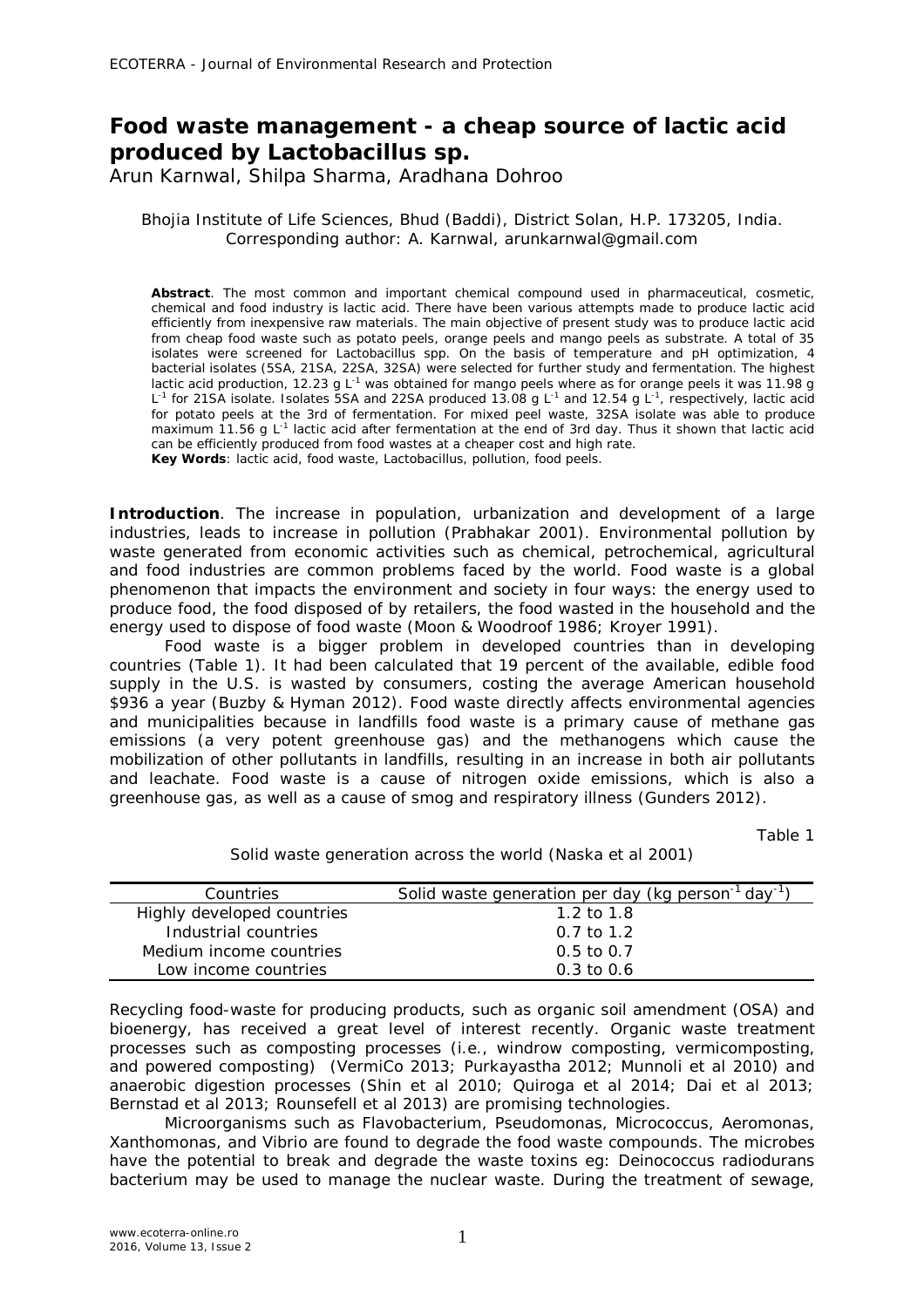bacteria convert the nitrogenous compounds to carbon dioxide and nitrogen (Litchfield 1987; Kannaiyan & Lily 1999).

 There is a potential for food processing waste such as fruits and vegetables waste to be used as raw material, or can be used for the conversion into useful and higher value added products (Mudaliyar & Kulkarni 2011). About 30% of the fruits are turned into waste during the canning operation. These wastes contain high content of carbohydrate that can be utilized for the production of organic acid. Based on the physiochemical properties of the food waste can be potentially used as carbon sources for production of lactic acid by microbial systems (Holten 1971; Kroyer 1991).

Lactic acid is the most widely used multifunctional organic acid, of which 85% is used in food and food related applications (Ronald 1946; Zhou et al 1999; Sreenath et al 2001; Naveena et al 2004). L-Lactic acid is found in many foods and beverages produced naturally by lactic acid bacteria such as *Lactobacillus* sp., *Lactococcus* sp. Lactic acid is found in virtually all tissues, physiological fluids and excretions. It is also found in human blood (1.4  $\mu$ mol mL<sup>-1</sup>), in sperm (4.1  $\mu$ mol mL<sup>-1</sup>), in sweat (4.0–40.0  $\mu$ mol mL<sup>-1</sup>), in the cerebrospinal fluid (1.6  $\mu$ mol mL<sup>-1</sup>) and in urine (0.3  $\mu$ mol mL<sup>-1</sup>) (Deraz et al 2011). Most important application of lactic acid is its use for the manufacture of biodegradable and biocompatible polylactate polymers (Khalaf 2001). Microbial sources include many bacteria such as *Carnobacterium, Enterococcus, Lactobacillus, Lactococcus, Leuconostoc, Streptococcus, Clostridium* and *Weissella* have been reported to produce lactic acid (Bogaert & Coscach 2000). The biological production of lactic acid is generated primarily through bacterial fermentation of simple sugars (Laufenberg et al 2003). Bacterial strains, such as *Lactobacillus* sp. and *Lactococcus* sp., have been used in many industrial processes because of their high growth rates and product yields (Gonzalez et al 2000). Present research having aim to elaborate the possibilty of lactic acid production from food wastes at a cheaper cost and high rate.

**Material and Method**. For the isolation of *Lactobacillus* sp*.,* soil sample was collected from the garden and field side of Bhojia Institute of Life Sciences, Budh (Baddi), H. P., India (November 2014 to July 2015). Serial dilution plate method was used and followed by spreading and streaking methods for pure culture isolation on the MRS (de Man, Rogosa and Sharpe) agar plates for the isolation of *Lactobacillus* sp. colonies at 32±2°C for 24 hours. Identification of bacterial isolates were carried out by biochemical reactions as described in Bergey's Manual of Determinative Bacteriology (Holt 1994).

A total 35 isolates of *Lactobacillus* sp. were biochemically characterized for Gram staining, motility, starch hydrolysis, H<sub>2</sub>S production, triple sugar iron, citrate utilization, oxidation reaction, casein hydrolysis, 3-ketolactose production, urease production, catalase test, lipolysis activity, nitrate reduction, malonate utilization, indole production, pigment production, HCN production and gelatin liquefaction.

Further, isolates were optimized for pH (6.0, 6.5, 7.0, 7.5, 8.0, 8.5 and 9.0 respectively at  $32\pm2\degree$ C) and temperature (25 $\degree$ C, 30 $\degree$ C, 35 $\degree$ C, 40 $\degree$ C respectively at pH 6.5 for 24 hrs ). After proper incubation absorbance was recorded at 600 nm. On the basis of maximum absorbance, isolates 5SA, 21SA, 22SA and 32SA were selected for further study.

# *Lactic acid production from food waste by Lactobacillus sp.*

*Raw material processing.* A total of 3 different food wastes i.e. peels of potato, mango and orange were used for the screening of the amount of sugar content by preparing their hydrolysate and used for the production of lactic acid by *Lactobacillus* sp*.* isolates.

# *Preparation of hydrolysate*

*Steam explosion.* Fourty (40) g of each food waste substrate was steam-exploded in autoclave at 121°C for 20 min. Sterilized distilled water was added to the wet pre-treated material to make up the volume 1 L and boiled at 80oC for 30 min. Later, the hydrolysate was recovered by filtration with Whattman filter paper no. 1.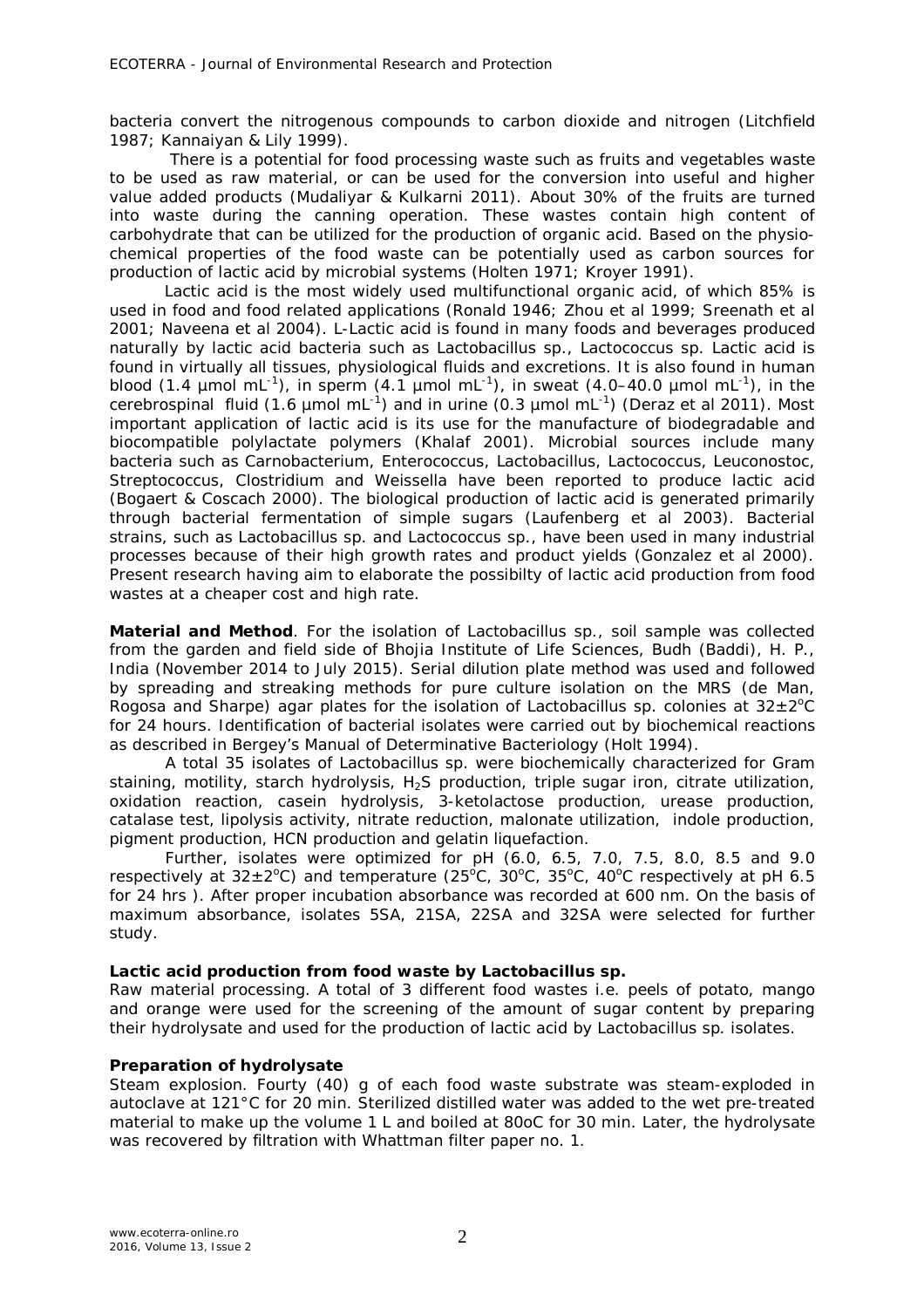*Acid hydrolysis*. Acid post hydrolysis of hydrolysate was carried out by autoclaving at 121°C with concentration of 1% HCl v/v for 30 min.

*pH adjustment.* pH of hydrolysate from acid post hydrolysis was adjusted to 6.5.

# *Fermentation (batch culture)*

*Microbial strain.* The pure culture of isolated *Lactobacillus* sp*.* was grown on MRS agar media.

*Inoculum preparation:*

- *Lactobacillus* sp. grown on MRS agar media, individually, was sub cultured in liquid synthetic MRS medium and then 10 mL was inoculated in different test hydrolysate separately.
- The culture media containing hydrolysate were prepared in conical flasks by adding components of synthetic media (0.034 g FeSO $_4$ , 1.0 g sodium acetate, 1.23 g MgSO<sub>4</sub>·7H<sub>2</sub>O, 0.034 g MnSO<sub>4</sub>·H<sub>2</sub>O, 0.65 g K<sub>2</sub>HPO<sub>4</sub>·3H<sub>2</sub>O, 0.5 g KH<sub>2</sub>PO<sub>4</sub>, 4.0 g yeast extract) in 100 mL of each hydrolysate.
- Above media was kept for incubation at  $35^{\circ}$ C on rotary shaker at 120 rpm for 3 days.

*Media and fermentation conditions.* To screen for lactic acid production from food waste hydrolysate, 5% of the inoculum was added separately to 250 mL of fermentation medium and incubated at  $35^{\circ}$ C temperature at 120 rpm for 6 days. The fermentation medium was similar to the inoculum medium for each test hydrolysate. The substrate consumption and also product (lactic acid) formation was examined on the basis of titration.

*Lactic acid production and estimation.* For estimation of lactic acid 50 mL of fermented broth was taken in centrifuge tubes and centrifuged at 10000 rpm for 5 minutes to pellet out the bacterial growth for each hydrolysate. Then the supernatant was transferred to a beaker and the solution was heated to 80 $^{\circ}$ C. pH was adjusted to 7. Broth was filtered by using Whatmann filter paper no. 42, filtrate was discarded. The precipitate in the filter paper was dissolved in a conical flask by using minimal volume of 0.1 N HCl. After dissolution of the precipitate, the solution was diluted using distilled water for titration against 0.1 N NaOH using phenolphthalein as indicator. The end point of titration was recorded. Lactic acid production was estimated by following formula:

 $(S \times X) \times 1.8 \text{ gL}^{-1}$ 

Where:  $S =$  strength of NaOH;  $X =$  volume of tyrant.

# **Results**

*Isolation of Lactobacillus sp.* A total of 35 colonies of *Lactobacillus* sp. were isolated from the soil sample on MRS agar media and characterized on the basic of staining techniques and biochemical tests. These isolates were named from 1SA to 35SA for further experiments. All 35 isolates were gram positive non motile, rods of varying size, endospore negative. Isolates shown positive reaction in triple sugar iron, urease, casein, methyl red, malonate utilization and starch hydrolysis while catalase, citrate, nitrate reduction, indole production, Voges proskauer test, hydrogen sulphide production, gelatin liquefaction, O/F and HCN were found to be negative.

Isolated bacterial strains showed the complete hydrolysis of maltose, dextrose, lactose, mannose, galactose, fructose, xylose and raffinose as a sole carbon source.

*Optimization of growth conditions.* Isolated bacterial strains were optimized for growth at different pH ranging from 6 to 9 at  $32\pm2^{\circ}$ C and temperature (25 $^{\circ}$ C, 30 $^{\circ}$ C, 35 $^{\circ}$ C,  $40^{\circ}$ C respectively at pH 6.5) over a period of 24 hours. The absorbance was recorded at 600 nm. All isolates shown maximum absorbance at pH 6.5 (Table 2). Temperature based optimizatoion shown that isolates 5SA, 21SA, 22SA and 32SA shown maximum absorbance at temperature 35°C as shown in Table 3.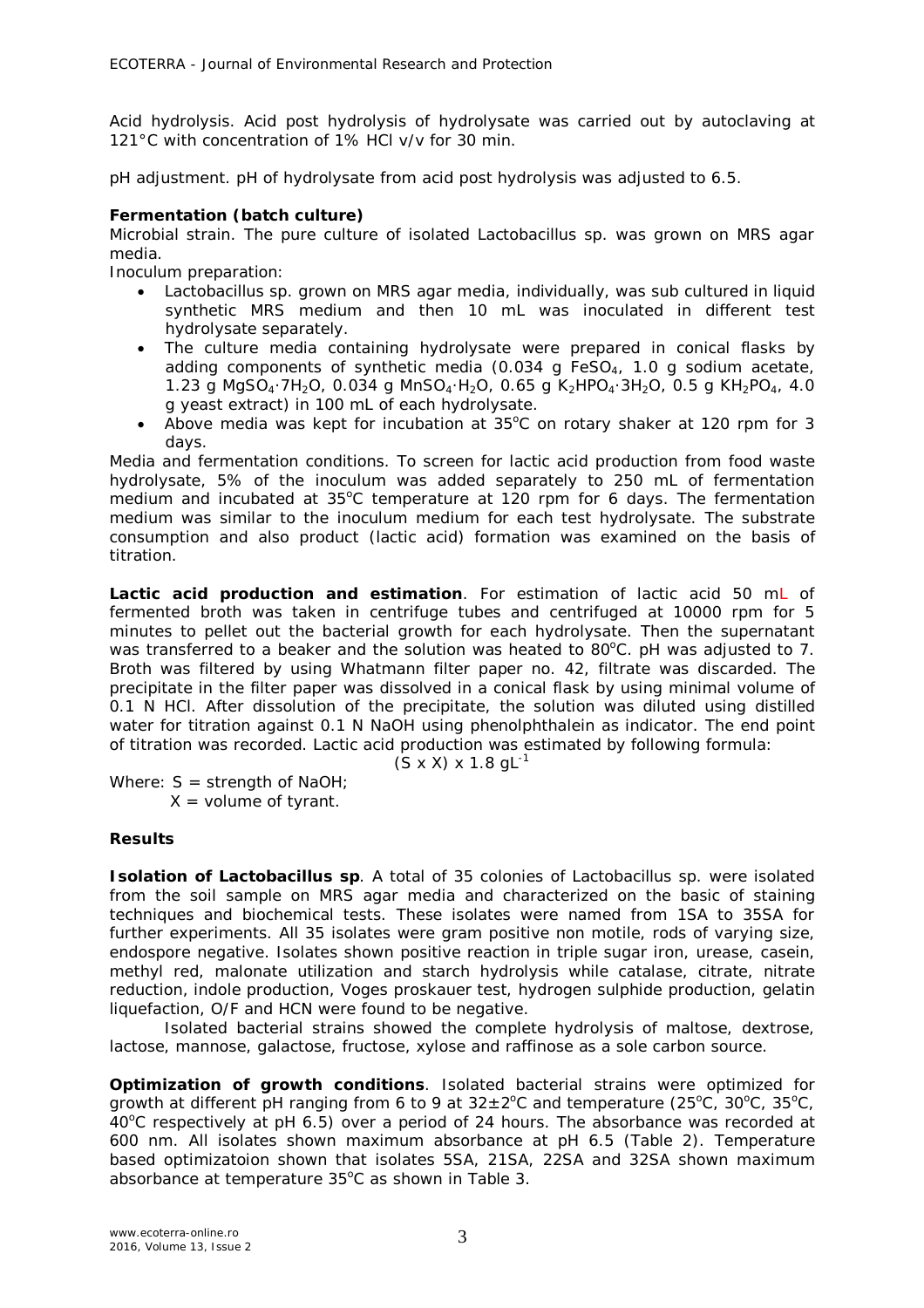# Table 2

| Ph  | Absorbance at 600 nm |       |       |       |
|-----|----------------------|-------|-------|-------|
|     | 5SA                  | 21SA  | 22SA  | 32SA  |
| 6.0 | 0.310                | 0.211 | 0.330 | 0.221 |
| 6.5 | 0.665                | 0.451 | 0.610 | 0.510 |
| 7.0 | 0.418                | 0.410 | 0.512 | 0.425 |
| 7.5 | 0.417                | 0.321 | 0.406 | 0.398 |
| 8.0 | 0.225                | 0.301 | 0.200 | 0.312 |
| 8.5 | 0.111                | 0.118 | 0.115 | 0.198 |
| 9.0 | 0.100                | 0.090 | 0.100 | 0.118 |

Data of pH optimization of bacterial isolates

Table 3

Data of temperature optimization of bacterial isolates

| Temperature    | Absorbance at 600 nm |      |      |      |
|----------------|----------------------|------|------|------|
|                | 5SA                  | 21SA | 22SA | 32SA |
| $25^{\circ}$ C | 0.04                 | 0.09 | 0.02 | 0.10 |
| $30^{\circ}$ C | 0.08                 | 0.15 | 0.10 | 0.21 |
| $35^{\circ}$ C | 0.41                 | 0.38 | 0.45 | 0.55 |
| $40^{\circ}$ C |                      | ∩ 11 | ገ በ9 | ገ 14 |

*Lactic acid production from different food substrates.* Results of lactic acid produced from peels of potato, mango, orange and mixture (peels of potato + mango + orange) on different food substrates are shown in Figures 1-4 for all four isolates.



Figure 1. Lactic acid produced from different food substrates for bacterial isolate 5SA.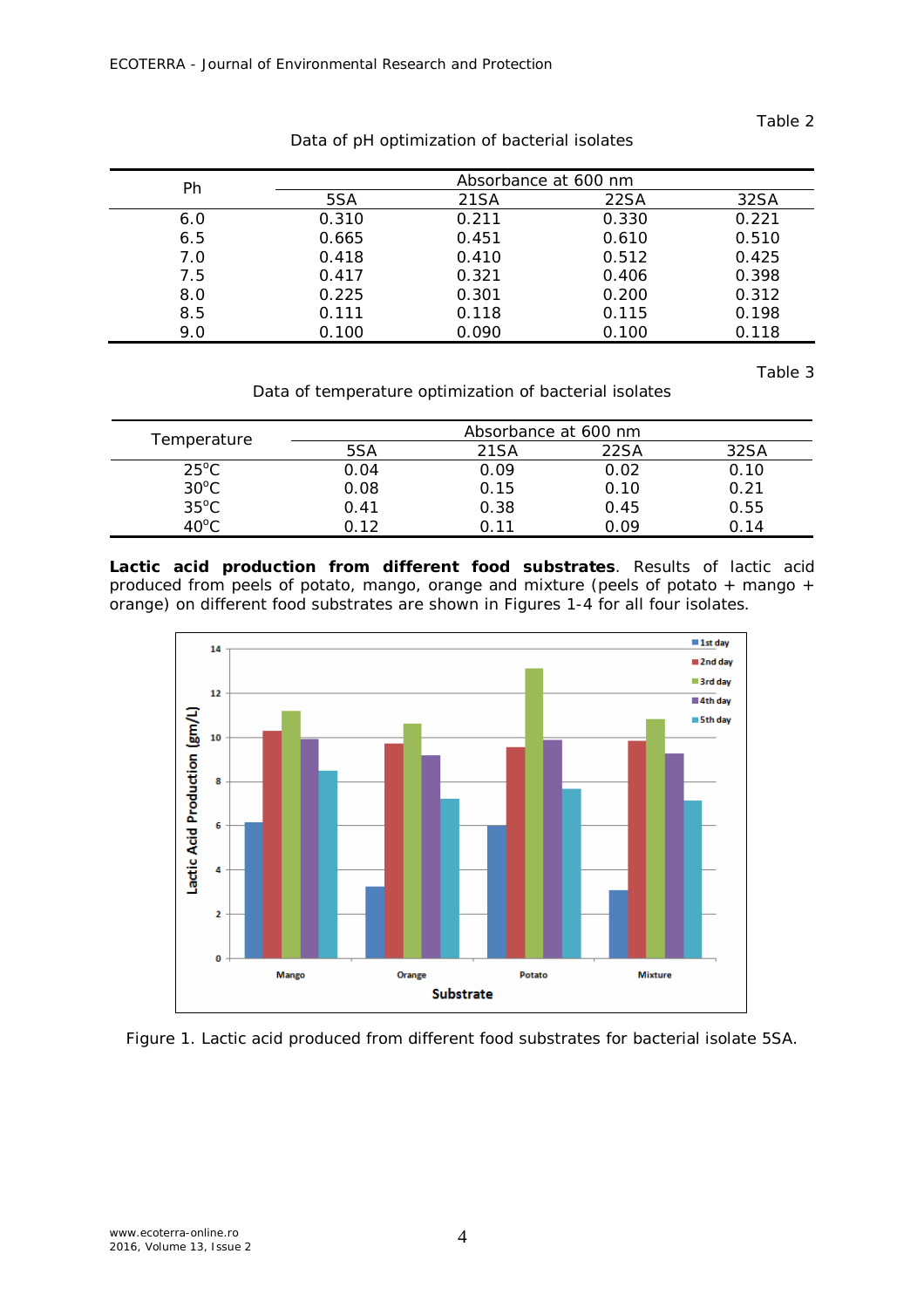

Figure 2. Lactic acid produced from different food substrates for bacterial isolate 21SA.



Figure 3. Lactic acid produced from different food substrates for bacterial isolate 22SA.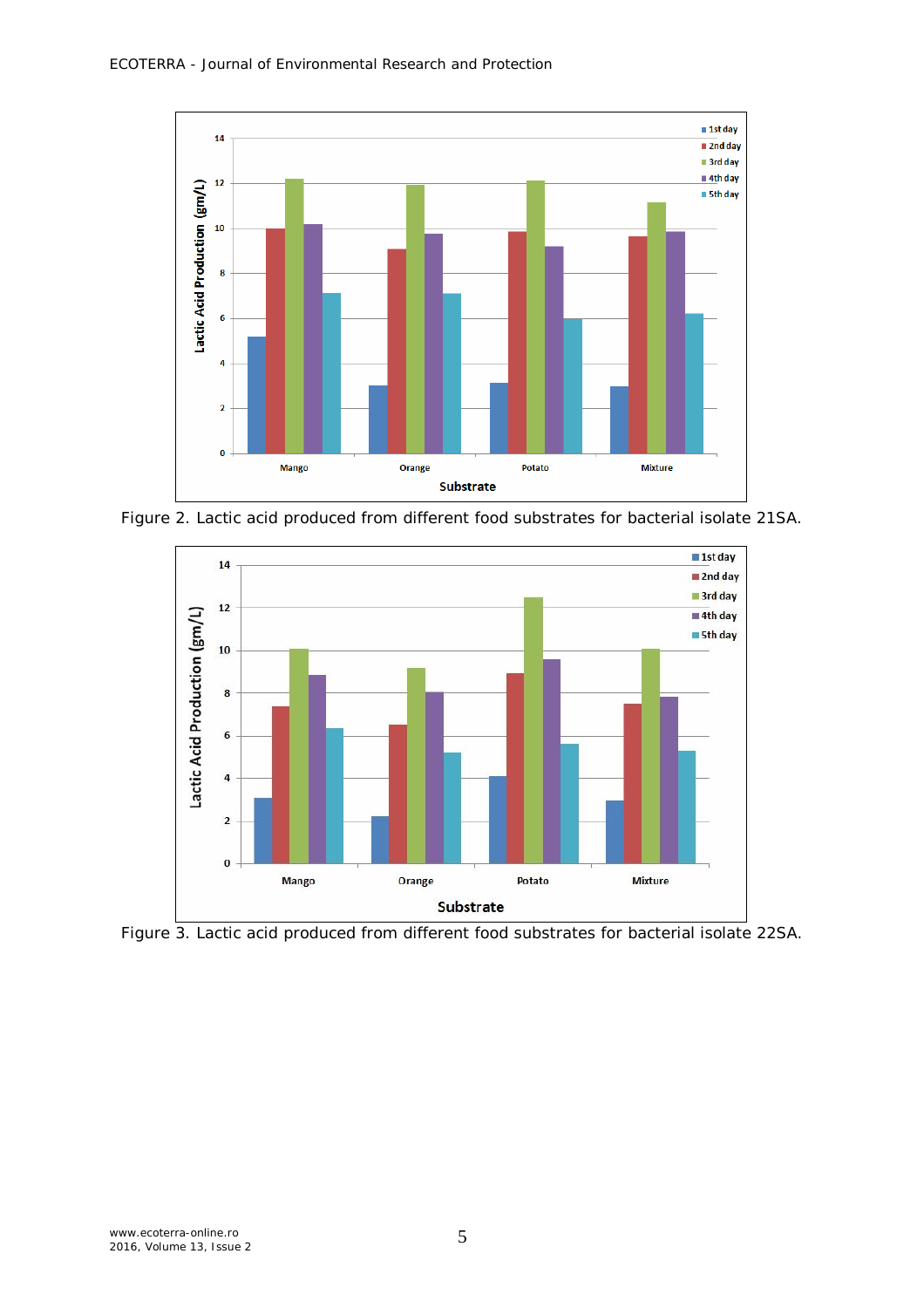

Figure 4. Lactic acid produced from different food substrates for bacterial isolate 32SA.

It observed that isolate 21SA produced maximum lactic acid from mango and orange peel waste (Figure 2) while 5SA and 22SA produced maximum lactic acid in potato waste (Figures 1 and 3, respectively) at 3rd day. Isolate 32SA was only able to produce highest quantity of lactic acid with mixture of all waste. All 4 isolates shown a increment in lactic acid production from day 1 to 3 but shown declined after day 3.

**Discussion**. The isolated bacterium was characterized on the basis of biochemical tests. In case of sugar hydrolysis isolated bacterium showed the complete hydrolysis of maltose, dextrose, lactose mannose and galactose after 24 hours. Isolated bacterium showed positive triple sugar iron test, urease, malonate utilization, casein hydrolysis and starch hydrolysis while catalase, citrate, nitrate reduction, indole, methyl red, Voges Proskauer, hydrogen sulphide production, gelatin liquefaction, O/F and HCN were found to be negative. Similar observations were recorded by Cheesbrough (1992) for *Lactobacillus delbruekii.*

The isolated bacterium was checked for its maximum growth at optimum pH and temperature. Jose et al (1998) and Berecka et al (2010) recorded that the isolated *Lactobacillus* sp. showed maximum growth at pH 6.5 and at temperature 35°C and then bacterium showed minimum growth, similar results was recorded with our bacterial isolate which showed maximum growth at pH  $6.5$  (0.665) and temperature 35 $\degree$ C (0.55) and minimum growth at pH 9.0 (0.090) and temperature  $40^{\circ}$ C (0.09) in MRS broth, when optimization of pH was carried from 6.0 to 9.0 and temperature from  $25^{\circ}$ C to  $40^{\circ}$ C.

After optimization lactic acid production by *Lactobacillus* sp. from food wastes (mango, orange, potato and mixture of all these) was recorded as shown in Figures 1-4. It was observed that there were increase in lactic acid production and then rapidly decreased. Similar observation was recorded by Wee et al (2006). Maximum lactic acid was produced at 3<sup>rd</sup> day from mango waste (12.23 g L<sup>-1</sup>), orange waste (11.98 gL<sup>-1</sup>), potato waste (13.08 g  $L^{-1}$ ) and mixture of wastes (11.56 g  $L^{-1}$ ) then lactic acid production was decreased, when lactic acid production was carried out for 5 days. Similar observations were recorded by Umar et al (2012).

**Conclusions**. Pollution in the environment is caused due to chemical, petrochemical, agricultural and food industries. Various methods of waste treatment are carried for the proper environmental regulation. Our study concluded that food waste can be used for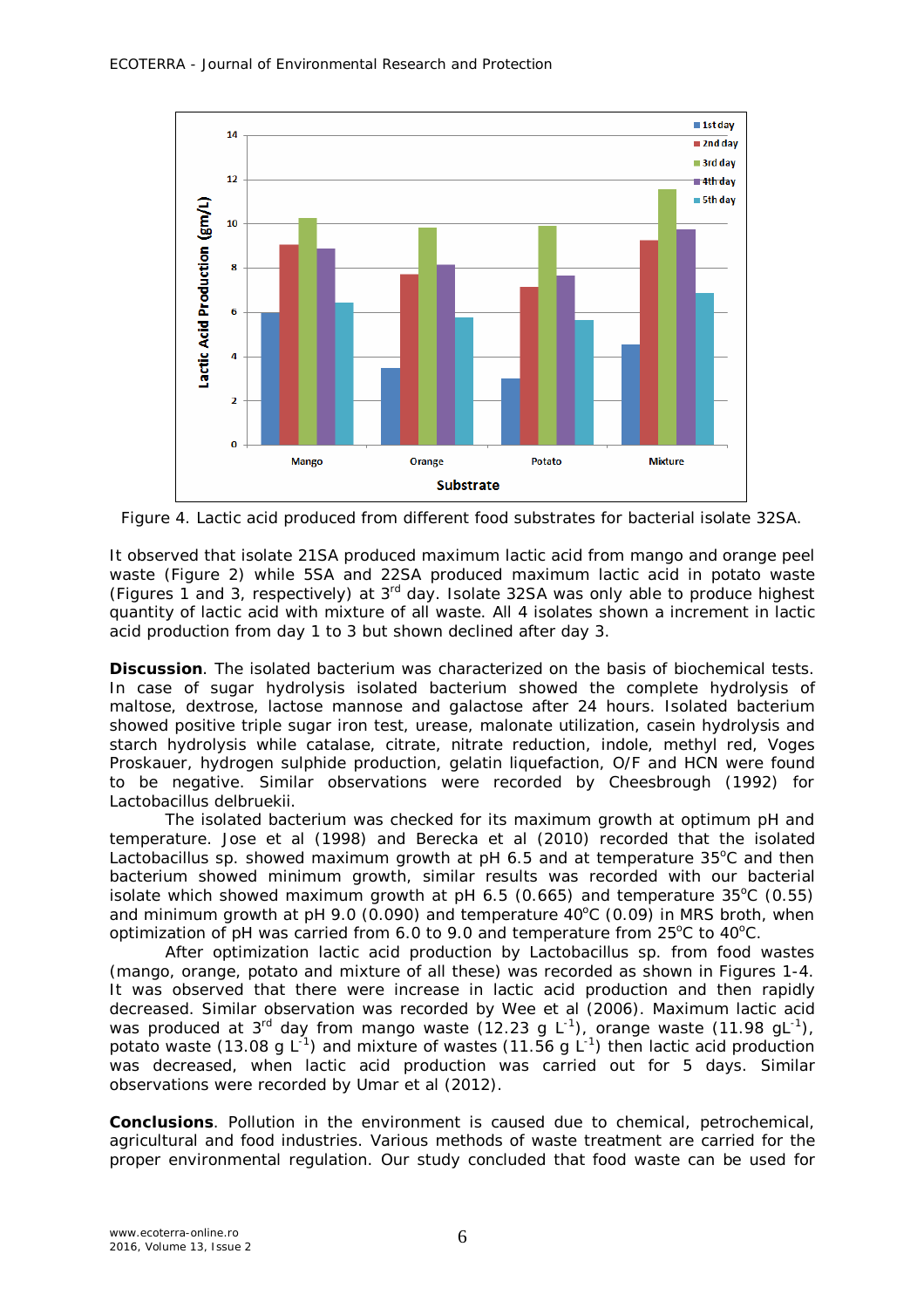the production of industrially important lactic acid through lactobacillus, that can be used in pharmaceutical, chemical and food industry

The main objective of this work was to produce lactic acid from food waste such as potato peels, orange peels, mango peels as substrate. The bacteria of genera Lactobacillus was used to produce lactic acid. The highest lactic acid production was obtained from potato, mango, orange and mixtures of all three peels samples (13.08g.l<sup>-1</sup>, 12.23g.I<sup>-1</sup>, 11.98g.I<sup>-1</sup> and 11.56g.I<sup>-1</sup> respectively). Thus it shows that lactic acid can be efficiently produced from food wastes at a cheaper cost and high rate.

# **References**

- Berecka P. M., Wasko A., Wiater K. M., Podlesny M., Targonsk Z., Komar K. A., 2010 Optimisation of medium composition for enhancing growth of *Lactobacillus rhamnosus* PEN using response surface methodology. Journal of Microbiology 59(2): 113-118.
- Bernstad A., Malmquist L., Truedsson C., Jansen J. C., 2013 Need for improvements in physical pretreatment of source-separated household food waste. Waste Management 33:746-754.
- Bogaert J. C., Coscach P., 2000 Poly (lactic acids): a potential solution to plastic waste dilemma. Macromolecule Symposium 153:287-303.
- Buzby J. C., Hyman J., 2012 Total and per capita value of food loss in the United States. Food Policy 37:561-570.
- Cheesbrough M., 1992 Medical laboratory manual for tropical countries. 3rd edition. Cambridge University Press, New York, London, pp. 134-310.
- Dai X., Duan N., Dong B., Dai L., 2013 High-solids anaerobic co-digestion of sewage sludge and food waste comparison with mono digestions: stability and performance. Waste Management 33:308-316.
- Deraz F. S., Khalil A. A., El-Dewancy I. A., 2011 Booming agents for prophylaxis and therapeutic applications. Journal of World Applied Sciences 14(2):293-323.
- Gonzalez C. J., Encinas J. P., Gracia L. M. L., Otero A., 2000 Characterization and identification of lactic acid bacteria from freshwater fishes. Journal of Food Microbiology 17:383-391.
- Gunders D., 2012 Wasted: how America is losing up to 40 percent of its food from farm to fork to landfill. Natural Resources Defense Council. Issues food and agriculture. Available at: http://www.nrdc.org/food/files/wasted-food-IP.pdf. Accessed: June, 2015.
- Holt J. G., 1994 Bergey's manual of determinative bacteriology. Willium and Wilkens, London.
- Holten C. H., 1971 Lactic acid: properties and chemistry of lactic acid and derivatives. Chemie: VHC Weinheim Germany 2:163-169.
- Jose B. F., Jose L., Barba R., Diaz R. J., 1998 Purification and genetic characterization of the Enterocin I from *Enterococcus faecium* T1a, a novel antilisterial plasmidencoded bacteriocin which does not belong to the pediocin family of bacteriocins. Applied and Environmental Microbiology 64:4883-4890.
- Kannaiyan S., Lily S. S., 1999 Bioresources technology for sustainable agriculture. Associated Publishing Company, New Delhi, pp. 355-357.
- Khalaf S. A., 2001 Lactic acid production by inter specific hybrids of specific strain *Rhizopus* strain from potato processing peel waste. Egyption Journal of Microbiology 36:89-102.
- Kroyer G. T., 1991 Food processing waste. In: Bioconversion of waste material to industrial product. Martion A. M. (ed), Elsevier Applied Sciences, London, pp. 293- 303.
- Laufenberg G., Kunz B., Nystroem M., 2003 Transformation of vegetable waste into value added products: (A) the upgrading concept; (B) practical implementations. Bioresource Technology 87:167-198.